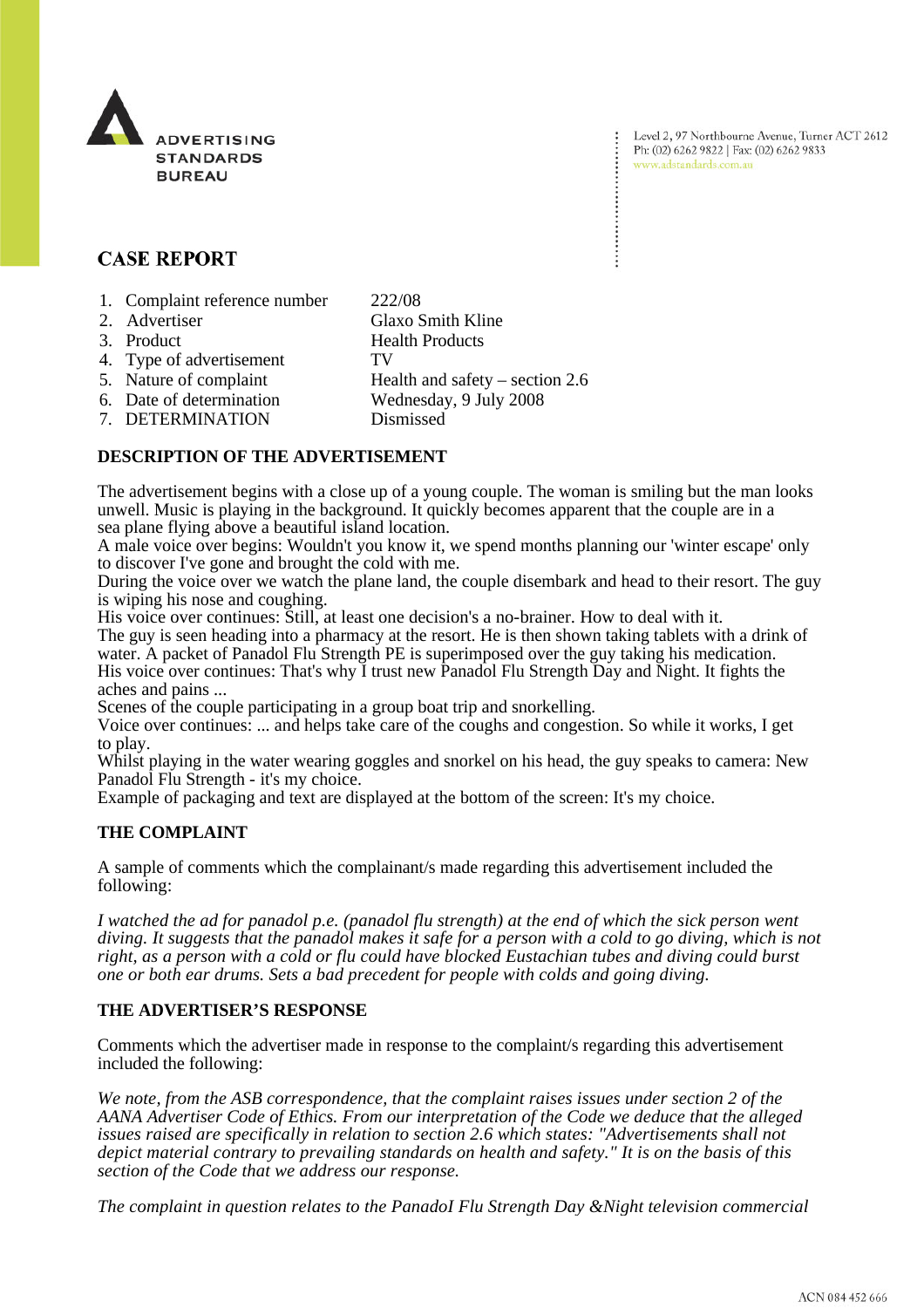*(TVC) entitled 'Winter Escape' (Attachment 1). The 'Winter Escape' TVC depicts a couple going on a holiday to a tropical destination to escape the winter weather. The man has a cold and by using the Panadol Flu Strength Day & Night obtains sufficient relief to allow him to participate in the water activity of snorkellling.*

*This advertisement is part of a themed campaign which Panadol has run over 5 years that depict everyday Australians from various walks of life going about their work or other interests whilst extolling Panadol as their preferred choice of pain reliever. The other advertisements in the campaign are respectively entitled 'Surfer', 'Runner', 'Actor', 'Bullrider', 'Hockey player', 'Pharmacist' and 'Childcare Worker'. These will likely be familiar to the ASB; the tag line at the end of each being "Panadol ... It's my choice".*

*In the instance of the 'Winter Escape' TVC the intent is for the everyday person depicted therein to describe how in their specific situation Panadol (in this instance Panadol Flu Strength Day &Night) is of sufficient efficacy/suitability to be their preferred brand for the relief of cold and flu symptoms such as nasal congestion.*

*This particular advertisement, as with all Panadol advertisements, was pre-cleared and vetted by the Australian Self-Medication Industry (ASMI) Advertising Services section (Attachment 2). As the ASB is no doubt aware, ASMI pre-clearance and vetting is a mandatory pre-requisite for all therapeutic goods advertisements to ensure compliance with the Therapeutic Goods Advertising Code and the ASMI Code of Practice. Both of these codes impose extensive requirements which would not permit depictions of persons using medicines for other than their intended purpose nor in an inappropriate setting.*

*We would like to address some of the key points of Dr Wren's complaint:*

*In the section of the complaint entitled "Ad Details" Dr Wren refers to "diving" as the activity undertaken by the participants in the TVC. Conversely in the section entitled "Description of the Ad" he refers to "snorkelling with the partner". Thirdly, in the section entitled "Reason for Concern" Dr Wren refers to both "diving and snorkelling".*

*Our first point is that it is clear that from the activity undertaken throughout the TVC that both participants are snorkelling and not diving. Snorkelling is an activity undertaken face down on the surface of the water or a few feet below it. Diving on the other hand commonly involves assisted breathing, weights and other equipment with which to dive to depths and for periods significantly beyond those that can be attained by use of a snorkel. We recognise that diving for long periods whilst self medicating is not always feasible for the reasons outlined by Dr Wren, however such is not the case with snorkelling as the pressure differential that is necessary for the injury he describes to occur is not possible at the shallow depths applicable to snorkelling.*

*Importantly GSK is advertising a medicine that is designed to relieve nasal and Eustachian tube congestion through the presence of a decongestant as part of the formulation. The decongestant acts by constricting the blood vessels thus improving breathing, drainage and stuffiness. Such action would dry the nasal and Eustachian passages and thus allow comfortable snorkelling for long periods. Indeed if the medicine is taken according to directions every 4-6 hours the relief would last day and night as ascribed by the product name Panadol Flu Strength Day &Night.*

*Indeed we recognised this potential concern when preparing our advertisement by informally seeking the advice of a reputable dive operator (Peter Letts, Abyss Scuba Diving), who verbally confirmed that depicting snorkelling as a suitable activity after having taken a medicine that relieves nasal and ear congestion was appropriate. In response to this particular complaint we have sought this advice formally from that dive operator and provide it as Attachment 3. GSK provide details concerning the diving expertise of Abyss Scuba Diving in Attachment 4.*

*In closing, we are disappointed to hear that one viewer finds our Advertisement inappropriate but we believe that this is because they have over analysed the nature of the advertisement in such a way as to be of the view that the 'Winter Escape' TVC promotes the inappropriate use of Panadol Flu Strength Day & Night, when this is clearly not the case. However, we do appreciate that such concerns should be brought to our attention and we certainly take these comments into consideration when developing advertising.*

*We believe that we have acted diligently and responsibly in the handling of this TVC and have in*